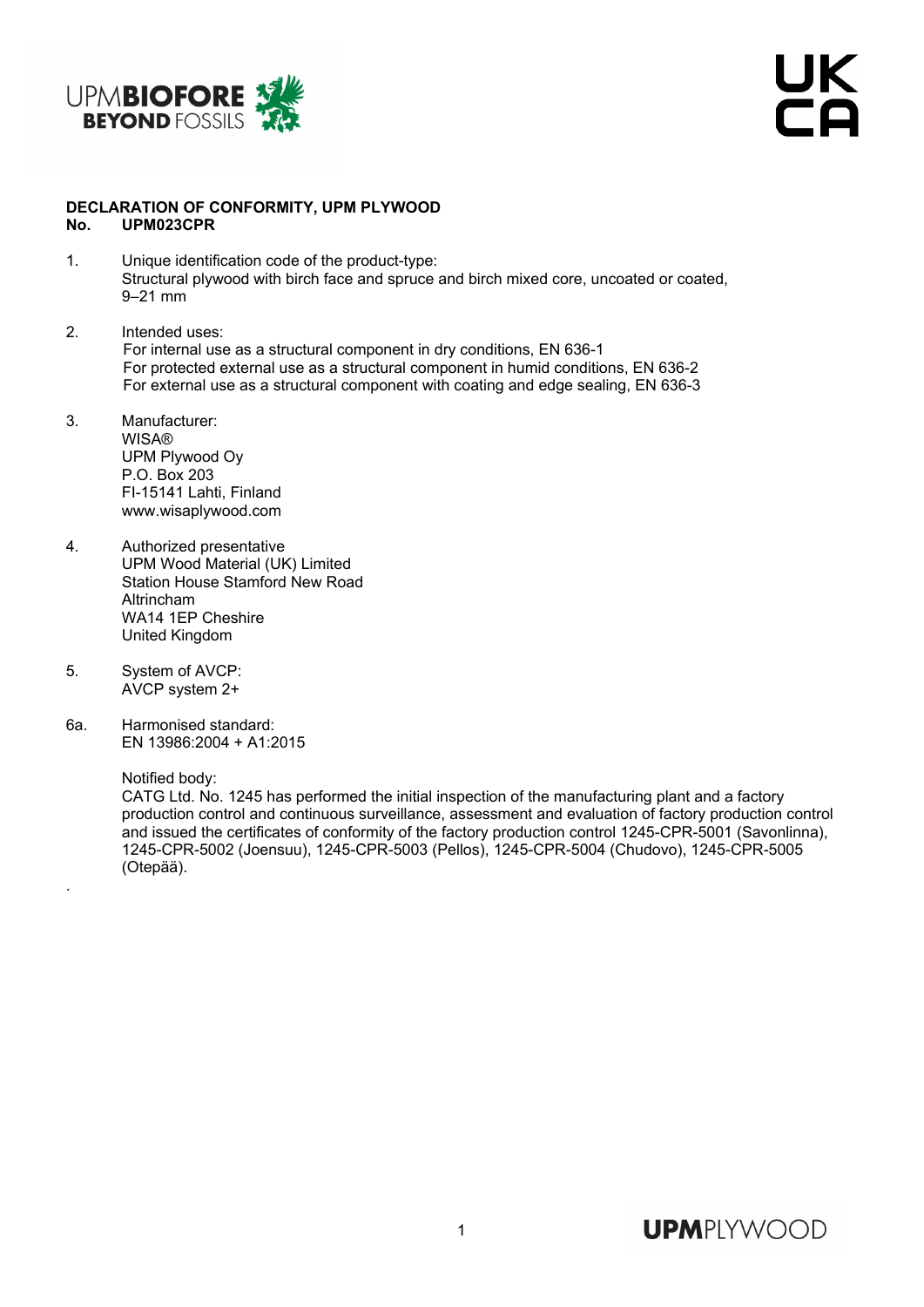

## 7. Declared performance:

| <b>Essential characteristics</b>   | <b>Performance</b>                   | <b>Harmonised standard</b> |  |  |
|------------------------------------|--------------------------------------|----------------------------|--|--|
| Point load strength and stiffness  | <b>NPD</b>                           |                            |  |  |
| Racking resistance                 | Calculation according to EN 1995-1-1 |                            |  |  |
| Impact resistance                  | <b>NPD</b>                           |                            |  |  |
| Water vapour permeability µ        | Wet 80, dry 210 (uncoated)           |                            |  |  |
|                                    | Mean density 560 kg/m <sup>3</sup>   |                            |  |  |
| Release of formaldehyde            | E1                                   |                            |  |  |
| Content of pentachlorophenol (PCP) | $\leq 5$ ppm                         |                            |  |  |
| Airborne sound insulation          | <b>NPD</b>                           | EN 13986:2004+A1:2015      |  |  |
| Sound absorption $\alpha$          | 0,10/0,30                            |                            |  |  |
| Thermal conductivity $\lambda$     | $0.15$ W/mK                          |                            |  |  |
| Embedment strength                 | Calculation according to EN 1995-1-1 |                            |  |  |
| Air permeability                   | <b>NPD</b>                           |                            |  |  |
| Bonding quality (acc. to EN 314-2) | Class 3                              |                            |  |  |
|                                    | Use class 2 (uncoated)               |                            |  |  |
| <b>Biological durability</b>       | Use class 3 (coated and edge sealed) |                            |  |  |

| <b>Reaction to fire</b>                                                                           |                                     |                                         |                          |  |  |  |  |  |
|---------------------------------------------------------------------------------------------------|-------------------------------------|-----------------------------------------|--------------------------|--|--|--|--|--|
| End use condition (6)                                                                             | <b>Minimum</b><br>thickness<br>(mm) | Class $(7)$<br>(excluding<br>floorings) | Class (8)<br>(floorings) |  |  |  |  |  |
| Without an air gap behind the wood-based panel $(1)$ , $(2)$ , $(5)$                              | 9                                   | $D-s2. d0$                              | $D_f-S1$                 |  |  |  |  |  |
| With a closed or an open air gap not more than 22 mm behind the<br>wood-based panel $(3)$ , $(5)$ | 9                                   | D-s2, d2                                |                          |  |  |  |  |  |
| With a closed air gap behind the wood-based panel (4), (5)                                        | 15                                  | D-s2, d1                                | $D_{\rm fl}$ -s1         |  |  |  |  |  |
| With an open air gap behind the wood-based panel (4), (5)                                         | 18                                  | $D-s2. d0$                              | $D_f-S1$                 |  |  |  |  |  |

(1) Mounted without an air gap directly against class A1 or A2-s1, d0 products with minimum density 10kg/m3 or at least class D-s2, d2.<br>
(2) A substrate of cellulose insulation material of at least class E may be included no air gaps in between.<br>
<sup>(7)</sup> Class as provided for in Table 1 of the Annex to Decision 2000/147/EC.

(7) Class as provided for in Table 1 of the Annex to Decision 2000/147/EC. (8) Class as provided for in Table 2 of the Annex to Decision 2000/147/EC.